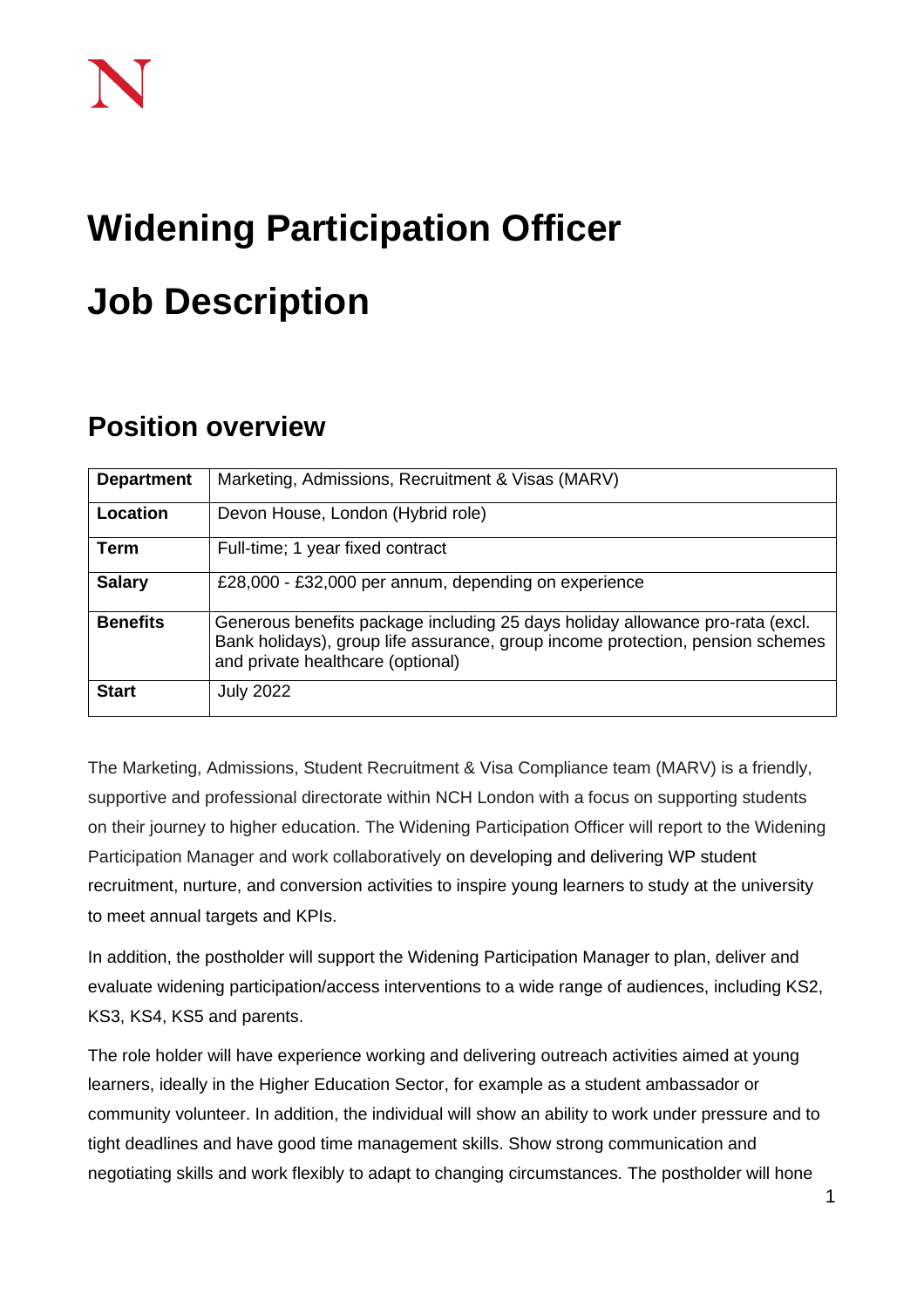project management skills, partnership management, and communication abilities with a variety of audiences.

The Widening Participation team works directly and indirectly through a range of policies and initiatives to increase application and entry to the university from under-represented groups, including those that are: the first generation to go to Higher Education; from schools with low progression rates to HE; reside in communities in the lowest 20% Index of Multiple Deprivation (IMD) and POLAR 4; who are Care Leavers, Students with Caring Responsibilities and Estranged Students.

This is an excellent opportunity for colleagues who want to work in a field that has a positive social impact. In addition, it's an opportunity for candidates wishing to progress from a student ambassador role into a full-time graduate role.

# **Duties and Responsibilities**

# **Planning, research & evaluation**

- To support the Widening Participation Manager in the creation and delivery of the widening participation engagement, nurture and conversion activities with the aim to increase the number of underrepresented student groups enrolling at the university.
- To support the Widening Participation Manager to deliver commitments stated in the fiveyear Access and Participation Plan.
- Support the Widening Participation Manager to oversee a portfolio of widening participation projects, including mentorship programmes, summer schools and other collaborative work with third parties, charities, and related agencies.
- Maintain updated with current research and practice in all non-traditional paths to higher education to accurately advise younger learners of their options.
- To support the Widening Participation Manager, work closely with the Admissions to undertake analysis to inform strategic decisions around our contextual admissions policy and its impact.
- To contribute to the annual evaluation cycle of our financial support schemes, including bursaries and hardship funding support.
- Collect feedback, evaluate activities and contribute to their continuous improvement.
- Manage records and databases to track prospective students and inform planning for activities.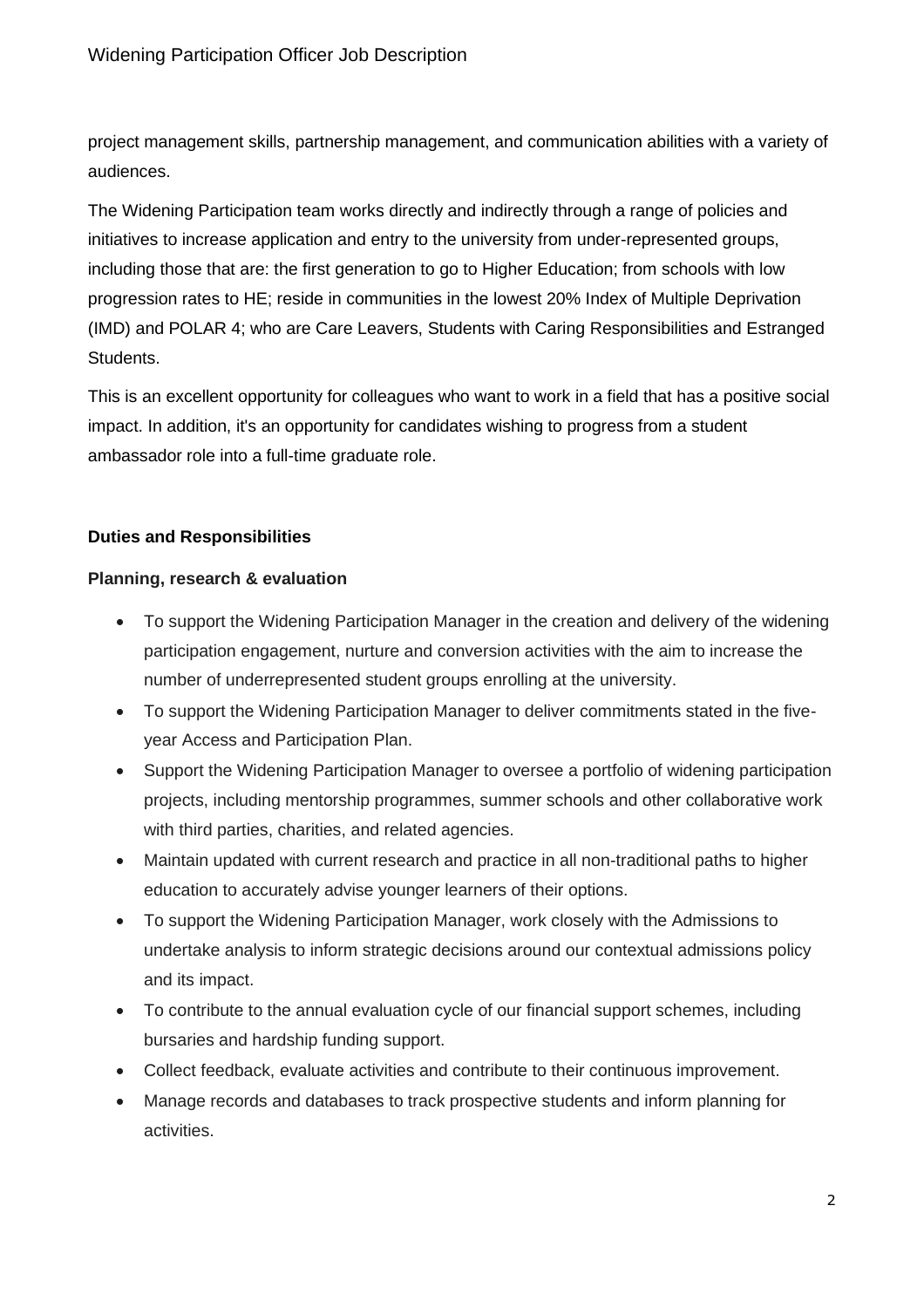# **Relationship development**

- To establish and maintain productive and collaborative working relationships with NCH Faculty and the recruitment and marketing team to support the Access and Participation Plan delivery.
- To develop and nurture relationships with WP prospective students and offer holders throughout the admissions lifecycle by supporting potential applicants and students from identified demographics to engage with the university's full range of activities and support.
- Provide high-quality information, advice and guidance to external stakeholders, including parents, guardians and caregivers, school-based teaching and other staff on access and entry to Higher Education.

# **Lead nurture (external)**

- To plan, deliver and evaluate external nurture activities and events on campus and at Widening Participation target schools to generate high-quality prospects and to support the conversion of prospects to applicants.
- To attend, often as the sole representative at domestic events, including undergraduate recruitment fairs and school career fairs (virtual and in-person).
- To manage logistics and administration of external activities and events, including, as applicable, event registration; travel bookings; coordination of freight/marketing collateral; stand set-up; invoicing.
- To ensure effective resource allocation for external activities and events, including personally attending events and undertaking recruitment activities, including presentation delivery.
- Ensure effective data entry and follow up/evaluation of activities and events.
- Represent NCH at Widening Participation recruitment events at schools with low progression rates to HE.

# **Lead nurture** (internal)

- To support the development and delivery of summer-based activities to promote transition into study at the university (e.g., Summer Schools and Campus visit days).
- Contribute to the delivery of recruitment activities, including Open Days, UCAS Clearing and conversion campaigns, with a particular focus on enhancing provision at these events for students from under-represented groups.
- To personally host internal activities and events, virtual and in-person, including presentation delivery.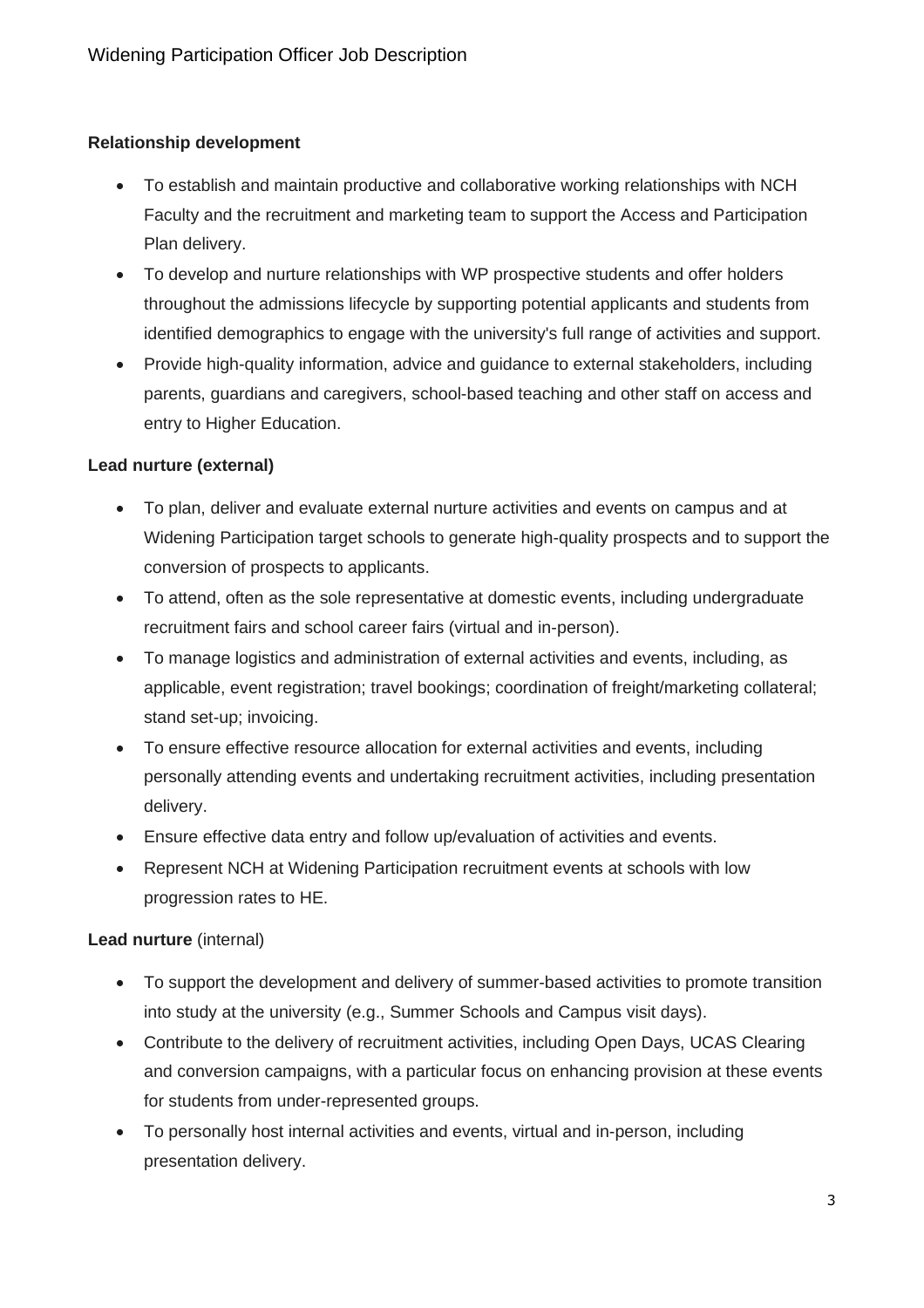- Devise session content.
- Manage records and databases in order to track prospective students and inform planning for activities. (e.g., sending evaluation surveys).
- Ensure effective data entry and follow up/evaluation of activities and events.

#### **Conversion**

- To manage the designated number of Widening Participation, Offer Holders as assigned 'conversion contact', maximising all possible conversion and retention opportunities supporting Widening Participation recruitment targets.
- To undertake consultations with designated Offer Holders via Zoom and in-person to address any questions or concerns.

#### **Enquiry management**

• To contribute to effective team enquiry management through answering incoming phone calls, contributing to web chat, and managing info inboxes on designated days.

#### **About the College**

Founded in 2012, the New College of the Humanities at Northeastern has established itself as a prestigious higher education institution based in the heart of London. After becoming part of Northeastern University's global network in early 2019, the College has undergone a period of rapid growth, having been granted Taught Degree Awarding Powers in February 2020 and moving to new premises in 2021. NCH continues to grow, taking in more students year on year, further expanding its courses, network and opportunities.

# **Person specification criteria (essential/desirable)**

#### **Training and education**

- Educated to degree-level [E]
- Sales training [D]
- PGCE/teacher training [D]

#### **Experience**

- Experience in giving presentations and delivering workshops [E]
- Experience in undertaking and completing projects which require high levels of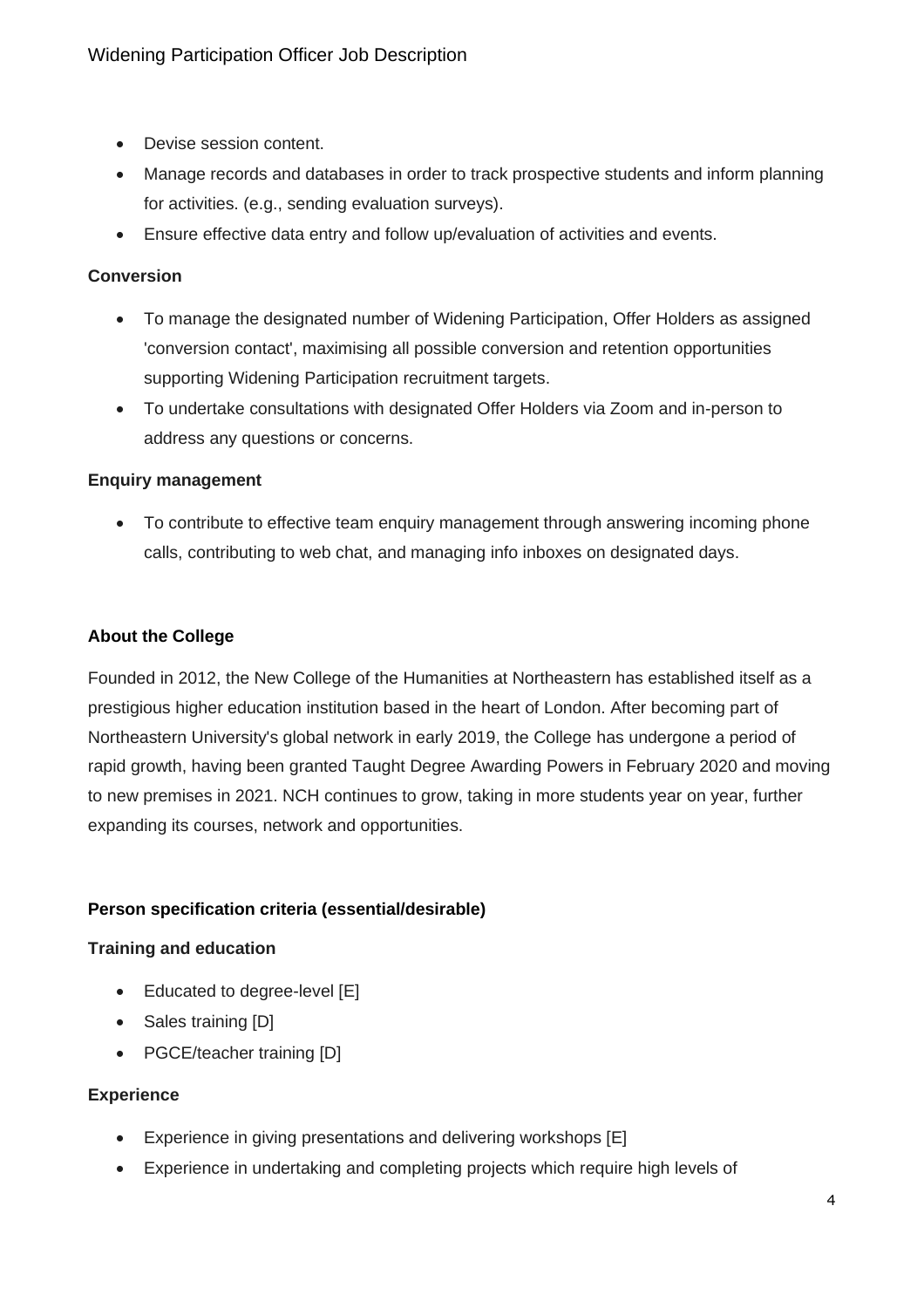administrative and organisational skill [E]

- Ability to work with others to deliver project aims and overcome challenges [E]
- The ability to interact effectively and flexibly with a wide variety of people, including teachers, pupils, academics, students, parents/guardians, administrative staff [E]
- Collaborative and proactive [E]
- Excellent IT skills, including Microsoft Office applications [E]
- Student recruitment experience in a higher education environment [D]
- Experience in higher education widening participation [D]
- Experience working or volunteering in youth work [D]
- An understanding of the widening participation plan and/or the role of higher education in social mobility [D]
- Demonstrate experience in outreach project delivery or teaching [D]
- Use of HubSpot [D]
- Working in a secondary school environment [D]

# **Skills and knowledge**

- Ability to initiate and develop relationships with a wide range of contacts, internal and external to the university, professionally [E]
- Ability and willingness to travel independently within the UK [E]
- Excellent presentation and communication skills [E]
- Ability to empathise and develop rapport with prospective/current applicants [E]
- Ability to work proactively and independently to meet targets [E]
- High level organisational and time management skills, including the ability to prioritise and manage workload [E]
- High levels of accuracy and attention to detail [E]
- Ability to work as part of a team and to support colleagues [E]
- Intrinsic belief in the value of higher education [E]

# **Application process**

Applications should be made via **[this link](https://share.hsforms.com/1p3G6XPo_QD-X7V9aRnSTYQ2peji)** by 20:00 on **24 June 2022.** Please reference your application "**WP522**". Participation in the equal opportunities section is encouraged but voluntary.

Applications must include a covering letter of no more than one page and a full curriculum vitae. Applications are welcome from all sections of the community and will be judged on merit alone.